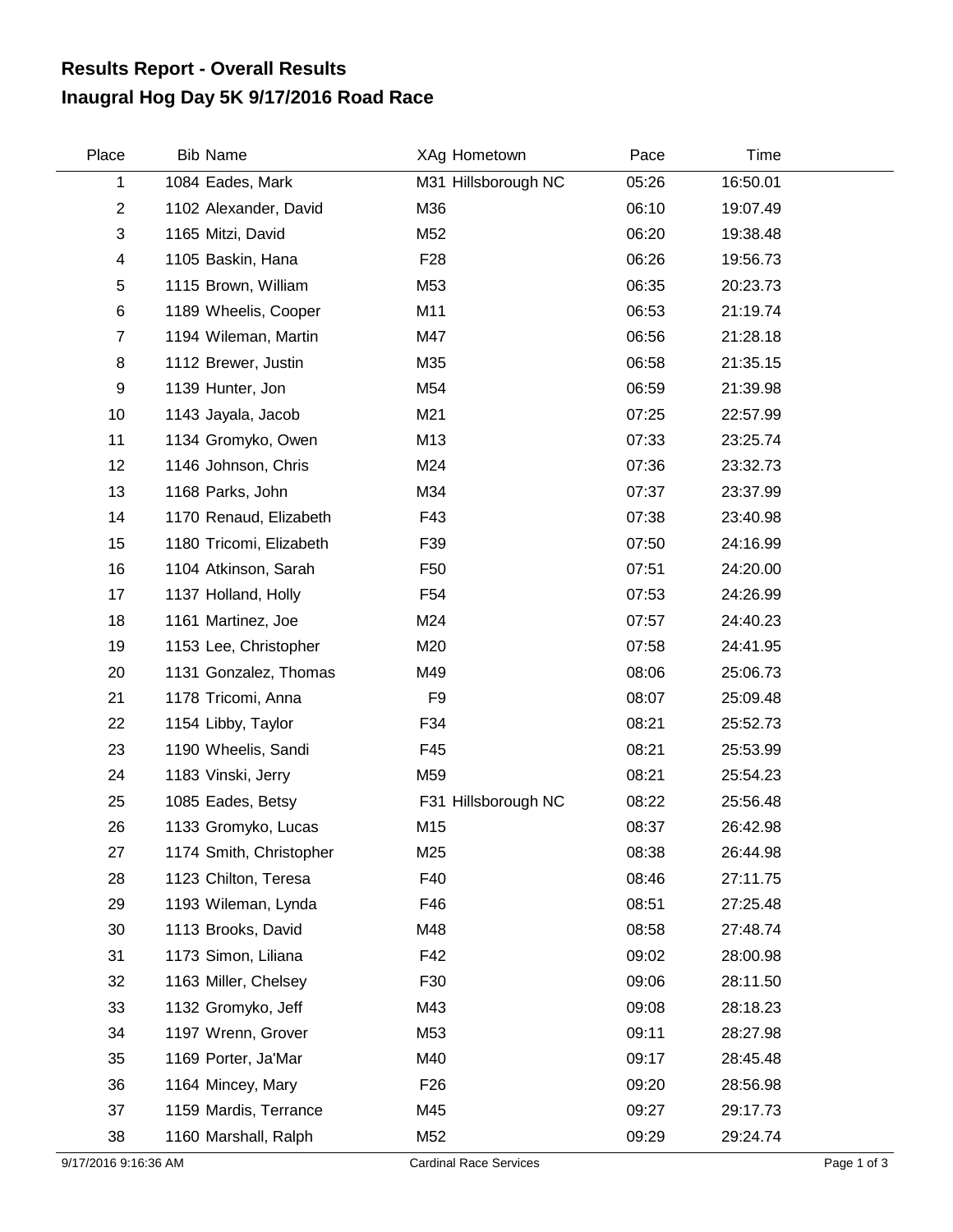| Place | <b>Bib Name</b>          | XAg Hometown    | Pace  | Time     |
|-------|--------------------------|-----------------|-------|----------|
| 39    | 1167 Oliver, Monica      | F <sub>28</sub> | 09:33 | 29:37.73 |
| 40    | 1149 Kankelfritz, Tessa  | F <sub>52</sub> | 09:37 | 29:48.74 |
| 41    | 1147 Johnson, Jodie      | F <sub>52</sub> | 09:39 | 29:55.98 |
| 42    | 1187 Walters, Greg       | M44             | 09:44 | 30:10.99 |
| 43    | 1106 Baucom, Joel        | M34             | 09:46 | 30:16.25 |
| 44    | 1142 Jarman, Donella     | F <sub>53</sub> | 09:47 | 30:20.23 |
| 45    | 1126 DHUNGANA, SURAJ     | M41             | 09:58 | 30:55.30 |
| 46    | 1152 LaRaia, Dee         | F <sub>59</sub> | 10:16 | 31:49.48 |
| 47    | 1191 White, Cheri        | F <sub>56</sub> | 10:20 | 32:02.24 |
| 48    | 1122 Charles, Elizabeth  | F <sub>26</sub> | 10:22 | 32:07.48 |
| 49    | 1182 Vecchia, Deanna     | F <sub>26</sub> | 10:22 | 32:08.99 |
| 50    | 1121 Champion, Julia M   | F31             | 10:22 | 32:09.48 |
| 51    | 1166 Oliver, Dominique   | M28             | 10:26 | 32:21.49 |
| 52    | 1195 Wileman, Tom        | M13             | 10:34 | 32:43.98 |
| 53    | 1114 Brooks, Leslie      | F43             | 10:35 | 32:47.24 |
| 54    | 1145 Johnson, Bill       | M53             | 10:49 | 33:32.23 |
| 55    | 1127 Eaves, Ryan         | M34             | 11:03 | 34:16.75 |
| 56    | 1198 Wright, April       | F39             | 11:08 | 34:31.98 |
| 57    | 1192 Wileman, Ellie      | F11             | 11:12 | 34:44.73 |
| 58    | 1117 Cantrell, Noah      | M13             | 11:16 | 34:54.17 |
| 59    | 1144 Johnson, Becca      | F <sub>23</sub> | 11:19 | 35:04.23 |
| 60    | 1138 Howes, Cathy        | F <sub>54</sub> | 11:28 | 35:33.05 |
| 61    | 1120 Champion, Julia A.  | F <sub>59</sub> | 11:31 | 35:42.82 |
| 62    | 1181 Tricomi, Will       | M41             | 11:35 | 35:53.51 |
| 63    | 1179 Tricomi, Carter     | M12             | 11:35 | 35:54.06 |
| 64    | 1158 Manning, Melissa    | F39             | 11:39 | 36:08.05 |
| 65    | 1119 Chamberlain, Andrea | F44             | 11:40 | 36:10.05 |
| 66    | 1108 Black, Dani         | F <sub>51</sub> | 11:40 | 36:11.05 |
| 67    | 1111 Brewer, Emma        | F4              | 11:52 | 36:47.06 |
| 68    | 1110 Brewer, Brooke      | F35             | 11:53 | 36:49.57 |
| 69    | 1103 Anderson, Nels      | M80             | 11:55 | 36:55.30 |
| 70    | 1199 Wright, Lydia       | F <sub>26</sub> | 11:58 | 37:07.05 |
| 71    | 1171 Rosemond, Frieda    | F <sub>55</sub> | 11:59 | 37:08.80 |
| 72    | 1101 Albert, Carrie      | F <sub>24</sub> | 12:03 | 37:22.31 |
| 73    | 1157 Lyon, Connie        | F65             | 12:05 | 37:28.55 |
| 74    | 1186 Walters, Crista     | F42             | 12:09 | 37:38.95 |
| 75    | 1185 Walters, Bailey     | F <sub>9</sub>  | 12:09 | 37:39.07 |
| 76    | 1109 Bowers, Allison     | F <sub>51</sub> | 12:18 | 38:07.05 |
| 77    | 1116 Cannada, Haleigh    | F <sub>6</sub>  | 12:24 | 38:27.05 |
| 78    | 1128 Everhart, Caty      | F <sub>25</sub> | 12:24 | 38:27.31 |
| 79    | 1177 Sykes, Ben          | M13             | 12:31 | 38:47.56 |
|       |                          |                 |       |          |